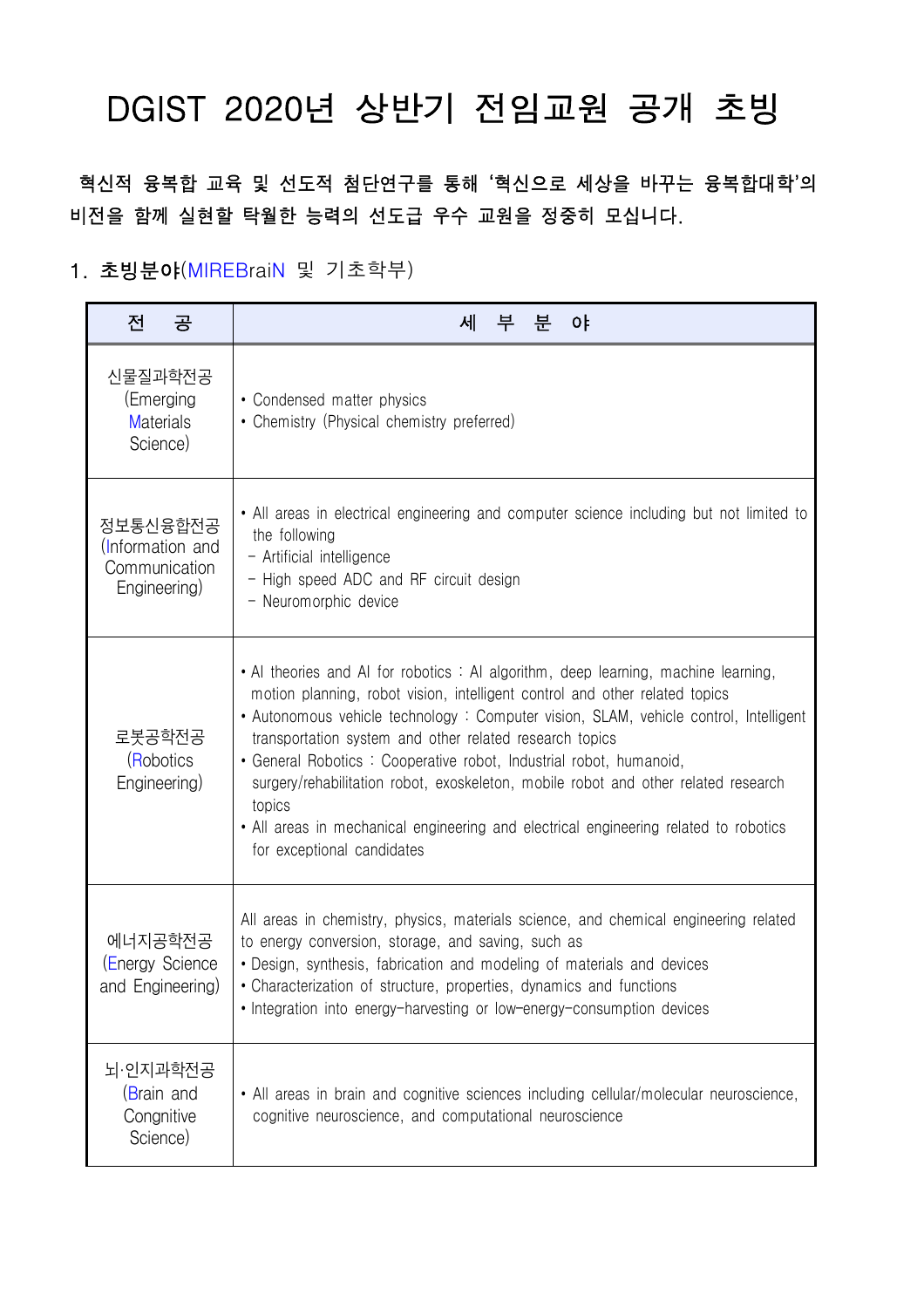| 뉴바이올로지전공<br>(New biology)          | • Microbial metagenomics/bioinformatics<br>• Animal/plant microbiome<br>• Immunology<br>• RNA biology/epigenetics<br>• Plant development biology<br>• Biomedicine/biomedical engineering<br>• Bio-imaging and Cryo-EM                                                                                                                                                                                                                           |
|------------------------------------|-------------------------------------------------------------------------------------------------------------------------------------------------------------------------------------------------------------------------------------------------------------------------------------------------------------------------------------------------------------------------------------------------------------------------------------------------|
| 기초학부<br>(Undergraduate<br>Studies) | • Field: Western philosophy<br>• Position : Tenure track faculty<br>• Responsibilities<br>- Teaching minimun 6 credits per semester<br>- Developing philosophy and humanities courses<br>• Candidates with the following qualifications preferred<br>- Specialized in ancient or early modern philosophy<br>- Having college-level teaching experience<br>• The ability to teach in the medium of english required                              |
|                                    | • Field: Political science<br>• Position : Tenure track faculty<br>• Responsibilities<br>- Teaching minimun 6 credits per semester<br>- Developing political science and social science courses<br>• Candidates with the following qualifications preferred<br>- Specialized in korean politics and quantitative research methodology<br>- Having college-level teaching experience<br>• The ability to teach in the medium of English required |

# 2. 초빙인원 : 00명

## 3. 임용(예정)일 : 2020년 9월 1일(협의 조정 가능)

## 4. 지원자격

가. 국가공무원법 제33조에서 정하는 임용 결격사유에 해당되지 않는 자

- 나. 영어강의 능력을 갖춘 자로서 관련 분야 박사학위 소지자(임용일 기준 박사 학위 취득예정자 포함)
- 다. 여성과학기술인 지원 적극 장려
- 라. 내·외국인 구별 없음